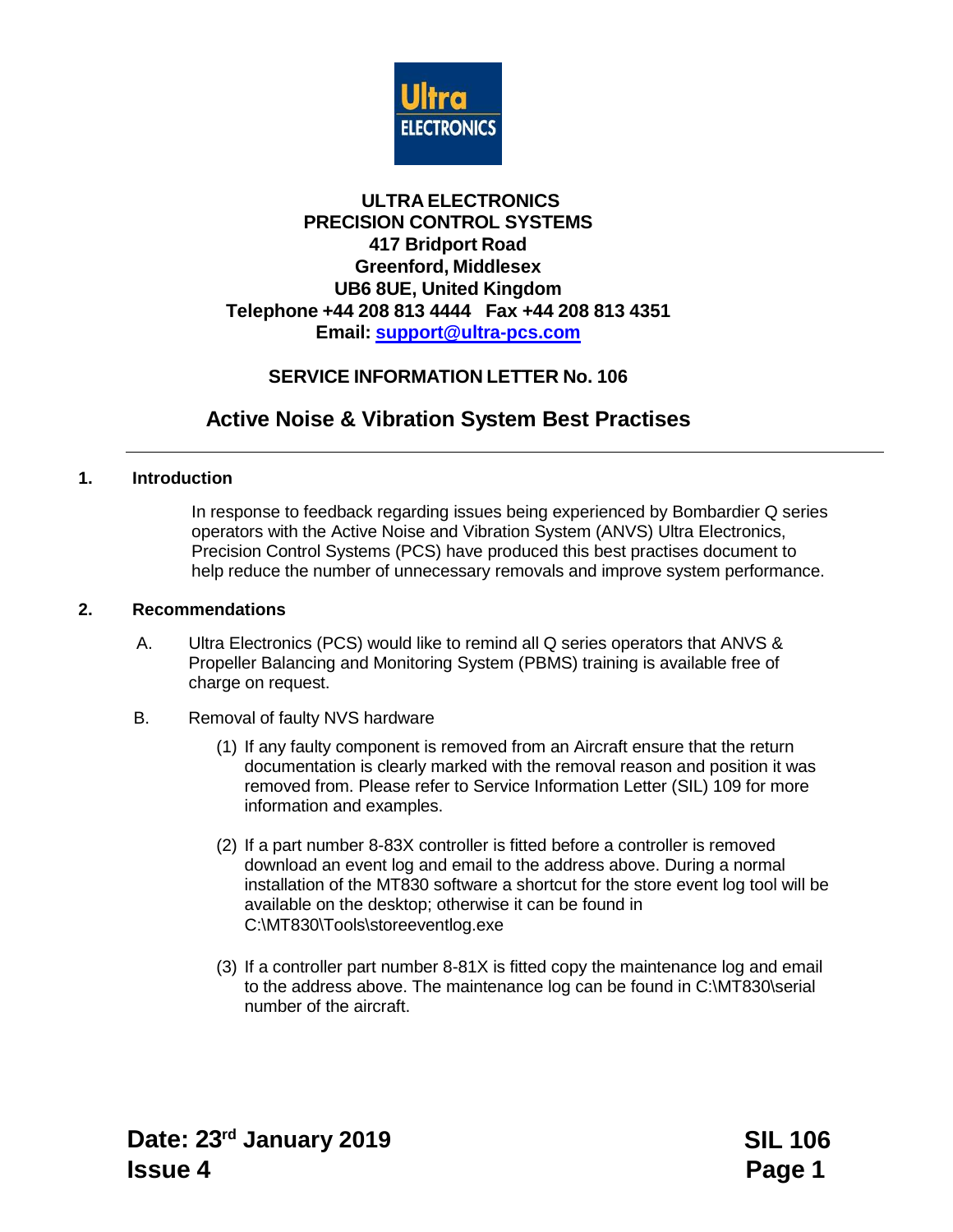## **Active Noise & Vibration System Best Practises**

- C. General Maintenance
	- (1) Flight crews should be encouraged to report cabin vibrations detailing locations by seat row and on which side of the aircraft.
	- (2) If the flight crew report noise in a specific area but the system tests serviceable a leak check of the microphones in the general area should be carried out to ensure microphone seals are intact.
	- (3) If high levels of distortion are reported on a particular channel after an Automatic Actuator and Sensor test then perform a manual Actuator test on that channel and isolate any loose or vibrating interior components and secure as necessary.
	- (4) Carry out regular manual actuator tests on each actuator and listen for loose or vibrating interior components. Locate and secure all vibrating interior components.
	- (5) Make sure that arm rests, ash trays and seat back tray hardware is secure and in good order.
	- (6) Make sure that all microphone holes located throughout the cabin are clear of debris.
	- (7) Flight crews should be discouraged from leaving loose (particularly metallic) articles in overhead bins. The vibrating article can interfere with the ANVS ability to attenuate noise.
	- (8) If an Active Tuned Vibration Attenuator (ATVA) is removed for troubleshooting ensure a new gasket is fitted when refitting it to the aircraft.
- D. Bombardier Aircraft Recommendations

#### **NOTE: The following recommendations are aircraft related and as such Bombardier help desk should be contacted with any questions**

- (1) Carry out regular inspection of the Engine Vibration Isolation System.
- (2) Carry out regular checks of overhead bins for missing Bumpons and replace as necessary.
- (3) The liberal use of 3M glue, Velcro strips and Bumpons is recommended to secure internal panels from vibrating.
- (4) During a C-check or when access is otherwise gained to an ATVA check and observe if the ATVA bracket is touching the aircraft rib. If so, contact Bombardier help desk with condition details to obtain corrective engineering.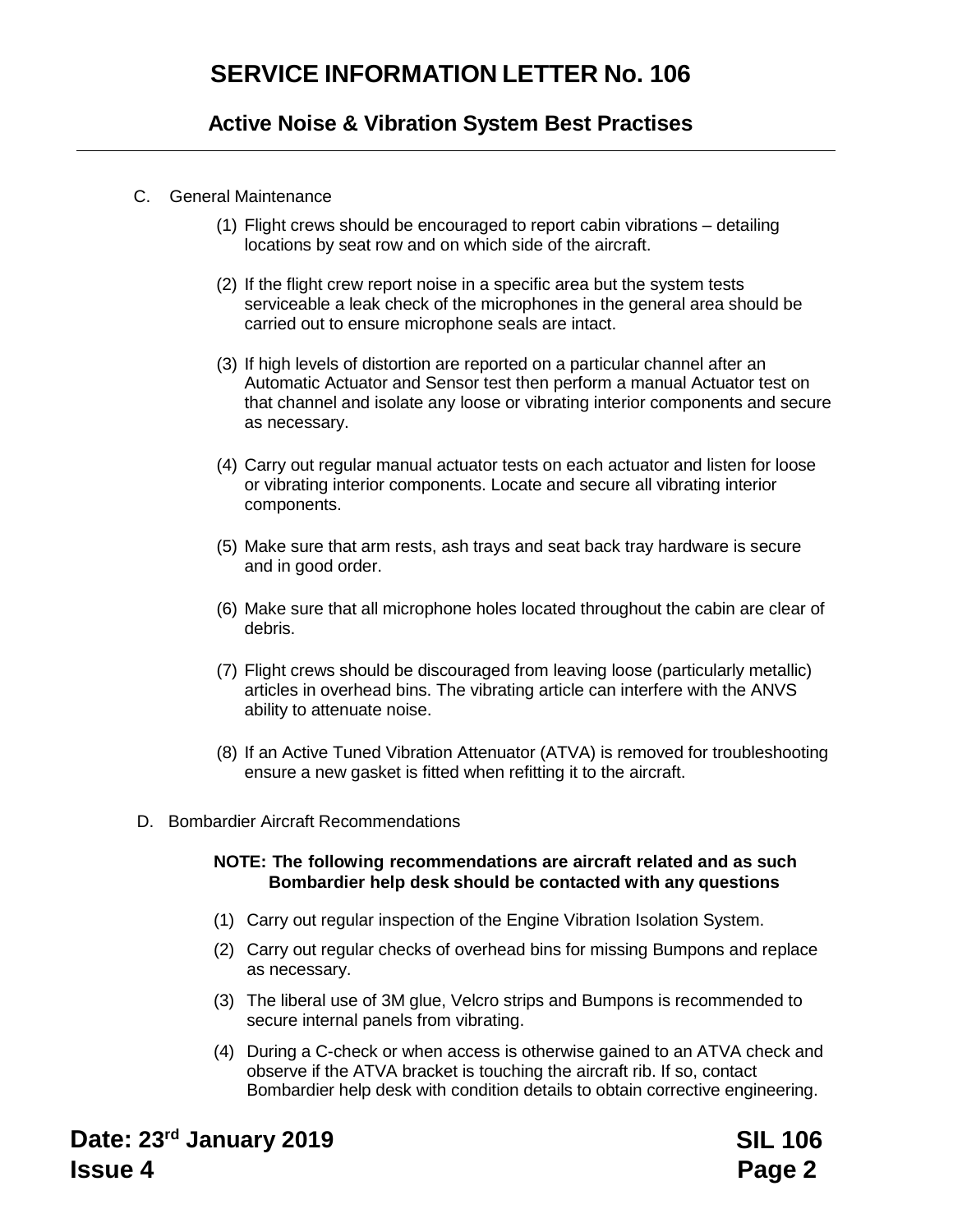## **Active Noise & Vibration System Best Practises**

- E. Switching off the ANVS System
	- (1) Unnecessarily switching off of the ANVS for Degrade or Fail lights and then leaving the system on MEL for extended periods has been found to have a detrimental effect on the long term reliability of the ATVA's.
	- (2) With the ANVS system switched off the ATVA's are free to vibrate at a frequency and amplitude induced by airframe vibration and could potentially cause internal damage over time. It should also be noted that PBMS vibration data will NOT be collected if the system is switched off at the Flight Attendants Panel.
	- (3) Operators are advised that if the NVS INOP light is present and providing that no ATVA is making excessive noise to leave the system switched on and manually paused. This will allow the internal components of the ATVA to be electrically held in a central position.
	- (4) It is recommended that to improve the MTBF of the ANVS system, operators consider repairing the system at the first practical opportunity. This will limit the time ATVA's are subjected to uncontrolled external vibration influences if not paused.
- F. Excessive Noise
	- (1) In the event that an ATVA is making excessive noise (hammering) the first action should be to attempt to relieve the symptoms by "Pausing" the system from the button on the Flight Attendants Panel. The ANVS system should only be switched OFF if the symptoms persist.

#### **Note: Pause is automatically set to OFF when the power is cycled. If the system is required to stay in pause reactivate on the Flight Attendants Panel 'before flight' if Modsum ISQ2300017 is not embodied and 'during flight' if Modsum ISQ2300017 is embodied**.

- (2) Maintenance crews are advised to identify the noisy ATVA at the first opportunity and using the MT830 Maintenance Terminal attempt to relieve the symptoms by "Disabling" the noisy ATVA. Only if the symptoms persist should the system be switched off.
- (3) On the Q400 Classic and Next Gen aircraft ATVA number 25 can appear loud during an Actuator/Sensor test, this is due to the ATVA being situated very close to the overhead bin crash-load rod which is rigidly mounted to the fuselage and hence a good transmitter of vibration into the overhead bin area.
- (4) When the bins around ATVA 25 are not tightened, ATVA 25 will show high distortion from an Auto I/O check. Loud ATVA noise levels from ATVA 25 should not be considered a reason for removal. If high distortion at ATVA 25 is observed then the security and rigging of the overhead bin installation should be carried out before any ATVA replacement is considered.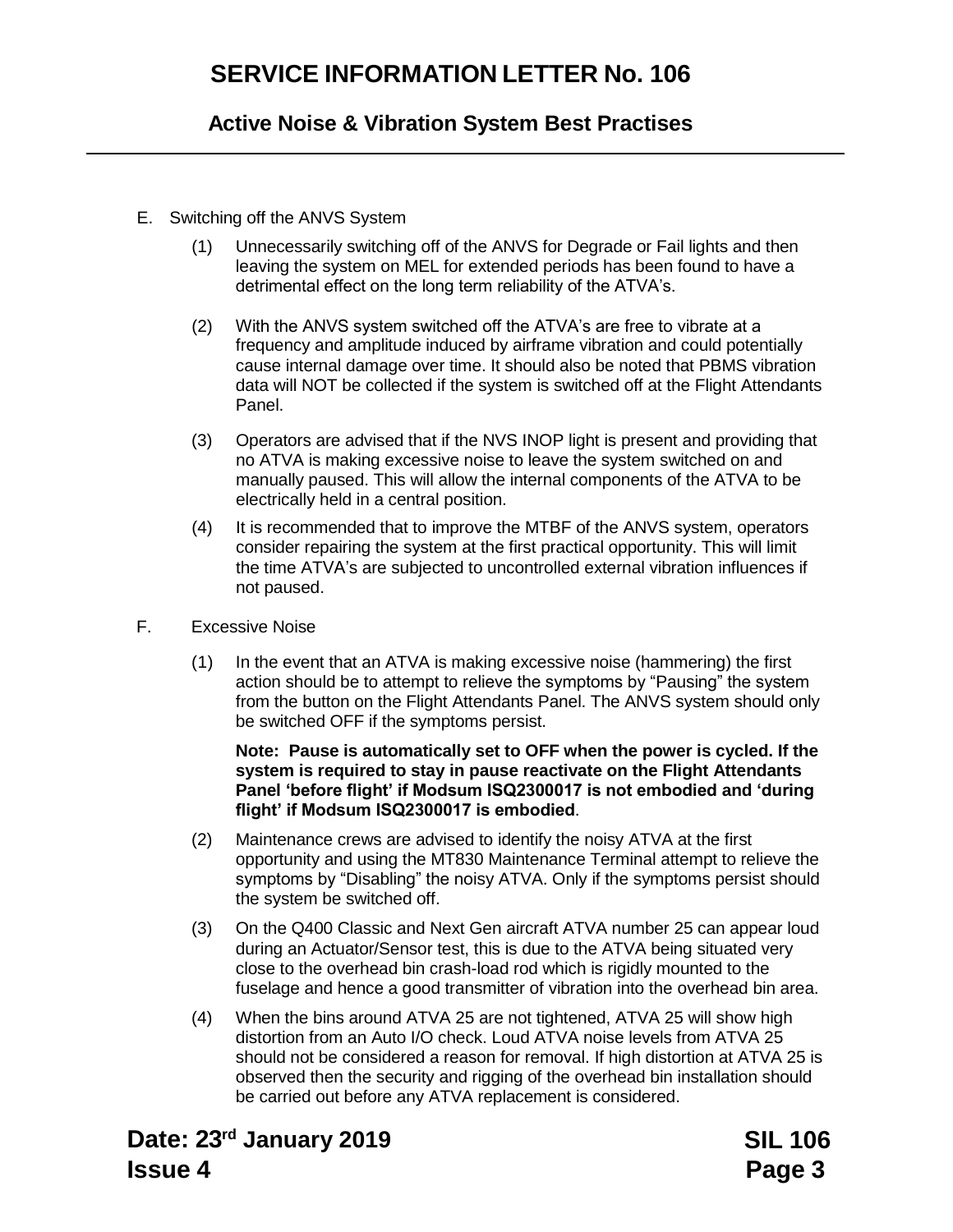## **Active Noise & Vibration System Best Practises**

- (5) The noise could sound worse depending on the rigging of the bin in the area (e.g. loose bin door).
- G. Differences between the old and new Q400 Flight Attendants Panel
	- (1) For more information please refer to Bombardier Service Letter DH8-400-SL-33-
	- 001. The effect on the control of the NVS system is tabulated below:

|                 | <b>New FA Panel</b><br><b>EMTEQ ECCX-1002</b>                                                       | <b>Old FA Panel</b><br><b>WASP</b>                                        |
|-----------------|-----------------------------------------------------------------------------------------------------|---------------------------------------------------------------------------|
| NVS On And Off  | To turn the NVS 'ON', the<br>button needs to be held for 4-5<br>seconds                             | No Difference                                                             |
|                 | To turn the NVS 'OFF', the<br>button does not need to be<br>held; the function is<br>instantaneous. | To Turn the NVS<br>'OFF', the button needs<br>to be held for 4<br>seconds |
| <b>NVS INOP</b> | The NVS INOP indicator turns<br>'ON' if there is a fault or if the<br>NVS is off                    | The NVS INOP<br>indicator turns 'ON'<br>only if there is a fault          |

- H. Troubleshooting ATVAs and Power Amplifiers (PA)
	- (1) Previous SIL 22 requested that operators replace ATVA's & PA's as a pair; however this was superseded by SIL 55. Some operators continue to change these components as a pair (possibly due to difficult access), thus incurring an unnecessary NFF charge for the serviceable component. ATVA's & PA's should only be returned as a pair if both items are confirmed by troubleshooting as being unserviceable.
	- (2) The PA can be confirmed faulty in situ by performing the following simple voltage checks

### **Note: Use the manual actuator test to drive the failed channel**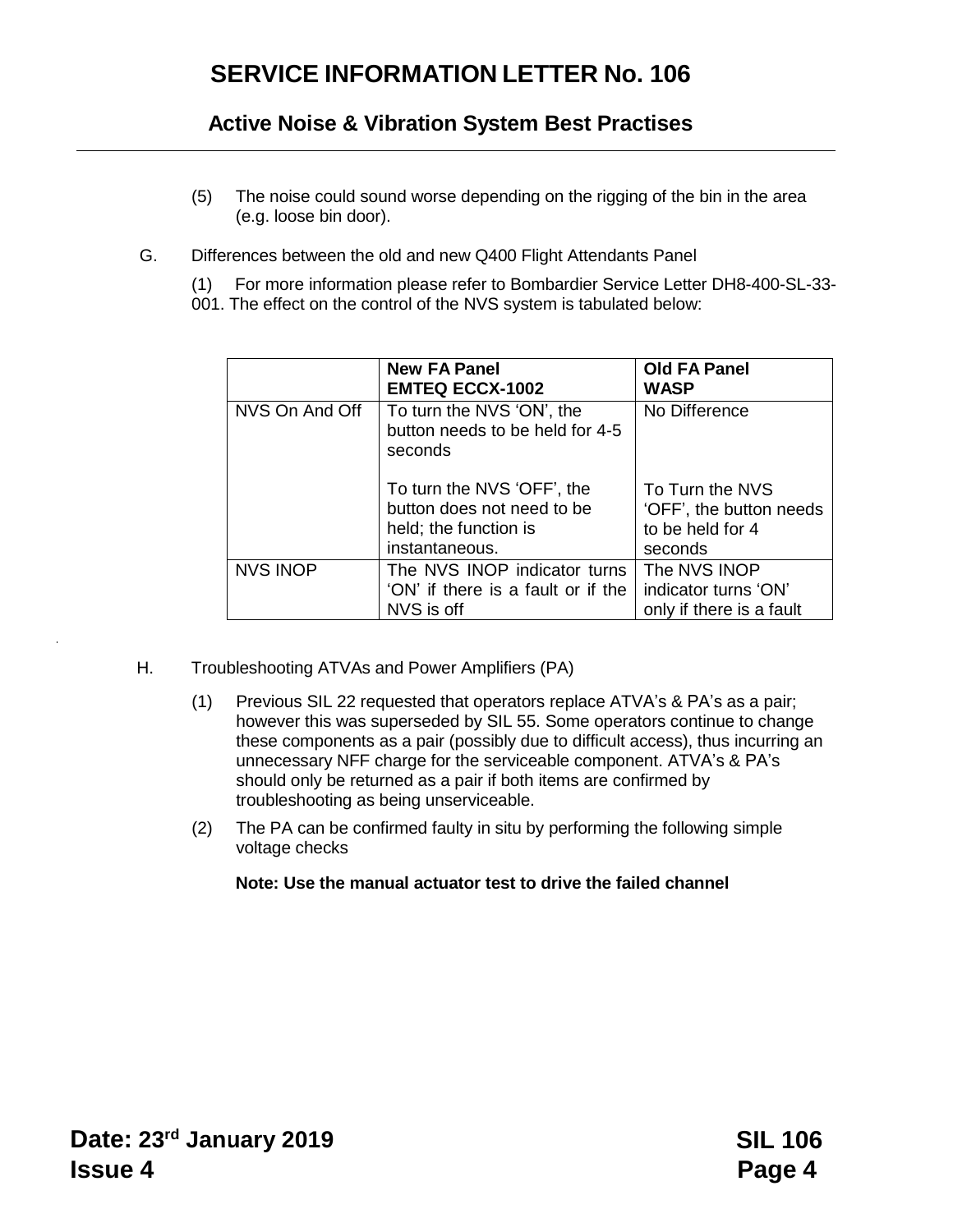## **Active Noise & Vibration System Best Practises**

Check that the PA is getting a drive signal from the controller between the following contacts:



**Pin 1 and Pin 2 connector A:** 

0.7Vrms @ 85 Hz

Check Pin 5 and Pin 4 connector A

• 28V is being supplied to the PA

Check that the PA is supplying a drive signal to the ATVA

- 12-14Vrms from pin 5 to pin 1 connector B (Output high)
- 12-14Vrms from pin 6 to pin 1 connector B (Output low)

### **PA Voltage Checks for Q100/200/300:**

Pin 1 and Pin 2 connector A:

- 1.0 Vrms @ 73Hz (83x Controller)
- 0.5 Vrms @ 73Hz (81x Controller)

Check that 28V is being supplied to the PA:

• pin 4 to pin 3 connector A

Check that the PA is supplying a drive signal to the ATVA

- 12-14Vrms from pin 3 to pin 2 connector B (Output high)
- 12-14Vrms from pin 6 to pin 2 connector B (Output low)
- (3) In most cases when ATVA's and PA's have been removed as a pair the PA is found not faulty. When returned PA's are confirmed as faulty the most common failure seen is a blown output stage. In cases where operators do replace ATVA's and PA's as a pair UEC recommends that the PA be subjected to the following bench check to confirm a blown output stage:





*Q100/200/300 PA Connector pin-outs*

VIEWED ON<br>MATING FACE



*Q400 PA Connector pin-outs*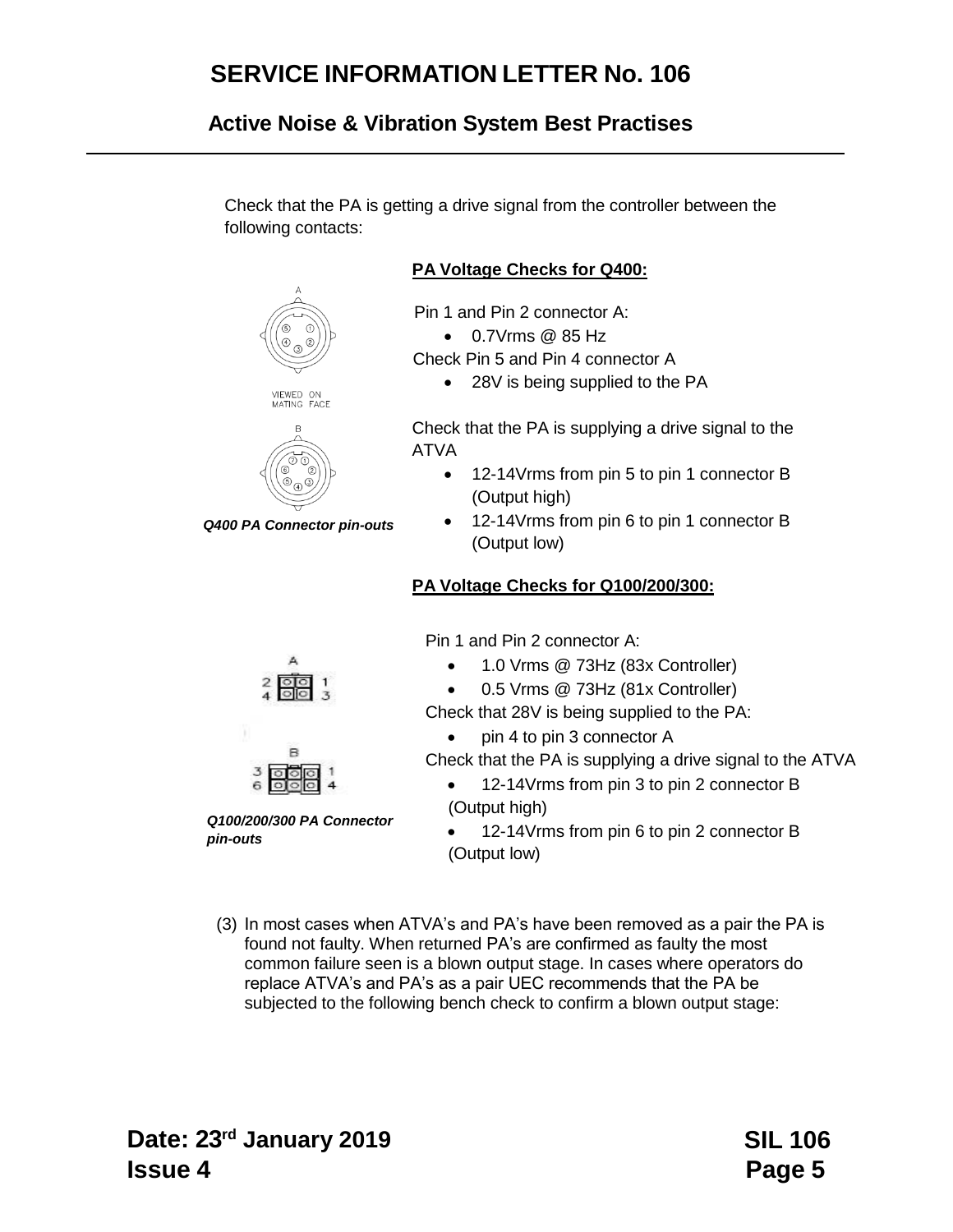# **Active Noise & Vibration System Best Practises**



- I. Connecting to the Active Noise Cancellation Unit (ANCU) with the MT830 terminal
	- (1) If using a Windows XP/7 operating System and a USB to serial converter for connecting to a Controller please refer to SIL 084 for instructions.

#### **Note**: **The MT830 software is not compatible with Com ports higher than 9**.

- (2) If using a Windows 7 operating System and a USB to serial converter refer to SB 23-35-106 for your port allocation.
- (3) The type of serial cable needed to connect to the controller is a 'straight through cable'.
- (4) If you cannot connect to a Controller with a known working cable and computer try connecting to the Controller directly into J5 before replacing the Controller.
- J. Calibration Issues
	- (1) It is recommended to re-calibrate the NVS system annually if possible.
	- (2) Calibration is highly recommended post C-check provided the following has been carried out:
		- A pre input serviceability check
		- Replacement of any failed components as required
		- Checks of the wiring and ATVA/PA installations
		- A post C-check serviceability check
		- All armrest ashtrays are firmly secured
	- (3) Calibration is not required after an LRU change unless more than 50% of the ATVA's are changed at the same time.
	- (4) All channels must be working before attempting a calibration.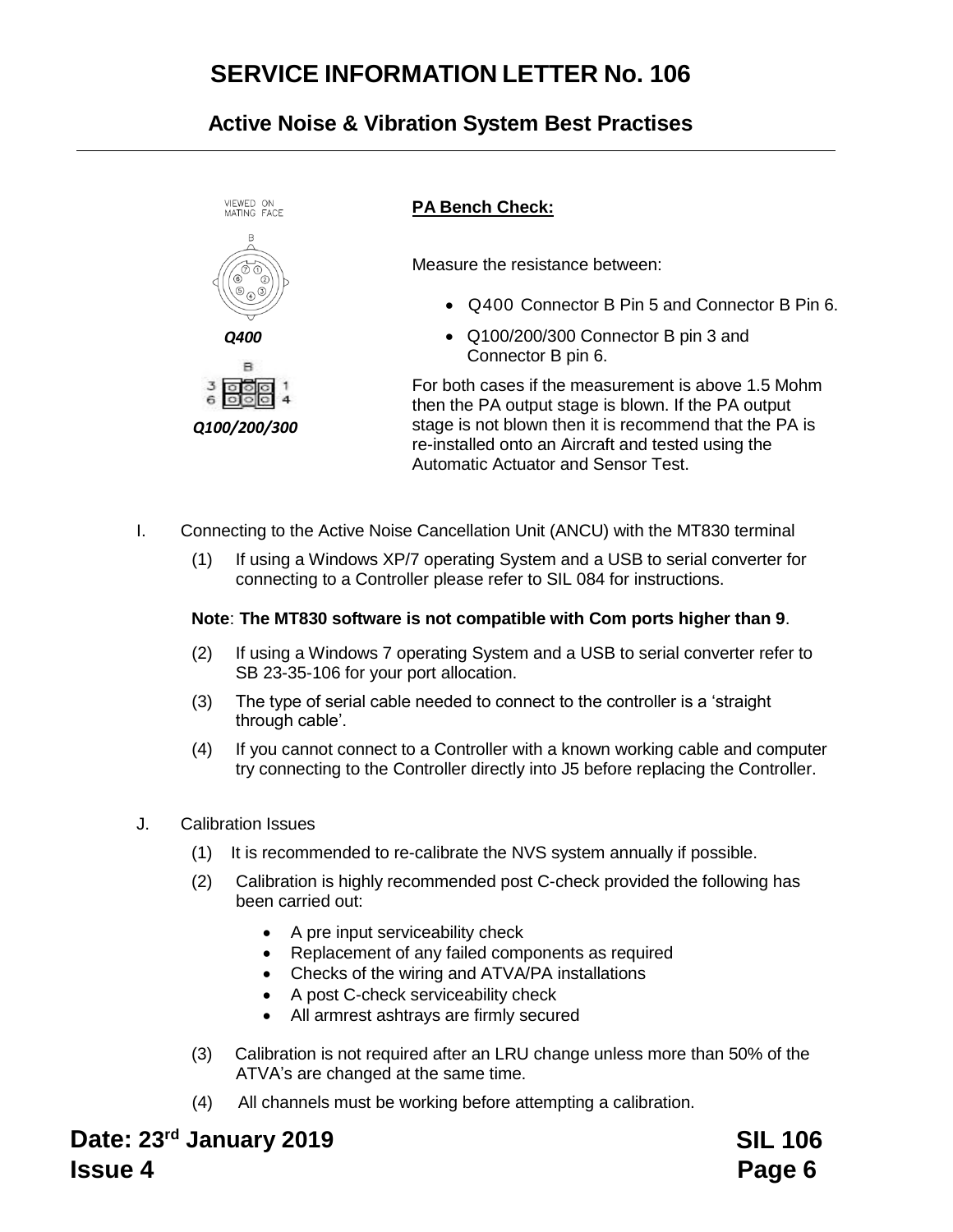## **Active Noise & Vibration System Best Practises**

- (5) Always make sure that both the unpressurised and pressurised calibrations are carried out.
- (6) Make sure that the calibration files are kept in a place that is easily accessible by all maintenance crew in case there is a need to replace a controller.
- (7) Be aware that both calibration file attributes need to be 'read only' for the MT830 software to load them onto a Controller. The files are set to 'read only' as default however it is possible that they may be inadvertently deselected if being transferred between computers, network locations etc. If you cannot load calibration files onto a controller check that they are 'read only' in the file attributes by right clicking each calibration file, select properties, select 'General' tab and the Read-only tick box is at the bottom of the page. If there is not a tick in the Read-only box, click on the box until one appears then click on OK button.
- (8) Make sure that external noise is kept to a minimum before and during a calibration.
- (9) If the calibration continuously fails on a standard Q100/200/300 system but the Actuator/Sensor test passes you should suspect that one half of a double actuator shown failed during the calibration has failed and requires investigation.
- (10) If the calibration fails on a Q400 system but the Actuator/Sensor test passes you should suspect that the actuator shown failed during the calibration has failed and requires investigation.

### 3. **Contact Details**

- A. Please be aware that the ultracontrols.aero and the ultraquiet.com domains no longer exist.
- B. Current contact details are as follows:
	- Email: [support@ultra-pcs.com](mailto:support@ultra-pcs.com)
	- Phone: +44 (0) 2088134444
	- Fax: +44 (0) 2088134351
	- 24 Hour AOG: +44 (0) 2088134407
	- Address: Ultra Electronic (PCS),

417 Bridport Road, Greenford, Middlesex, UB6 8UE England

**Date: 23rd January 2019 Issue 4**

**SIL 106 Page 7**